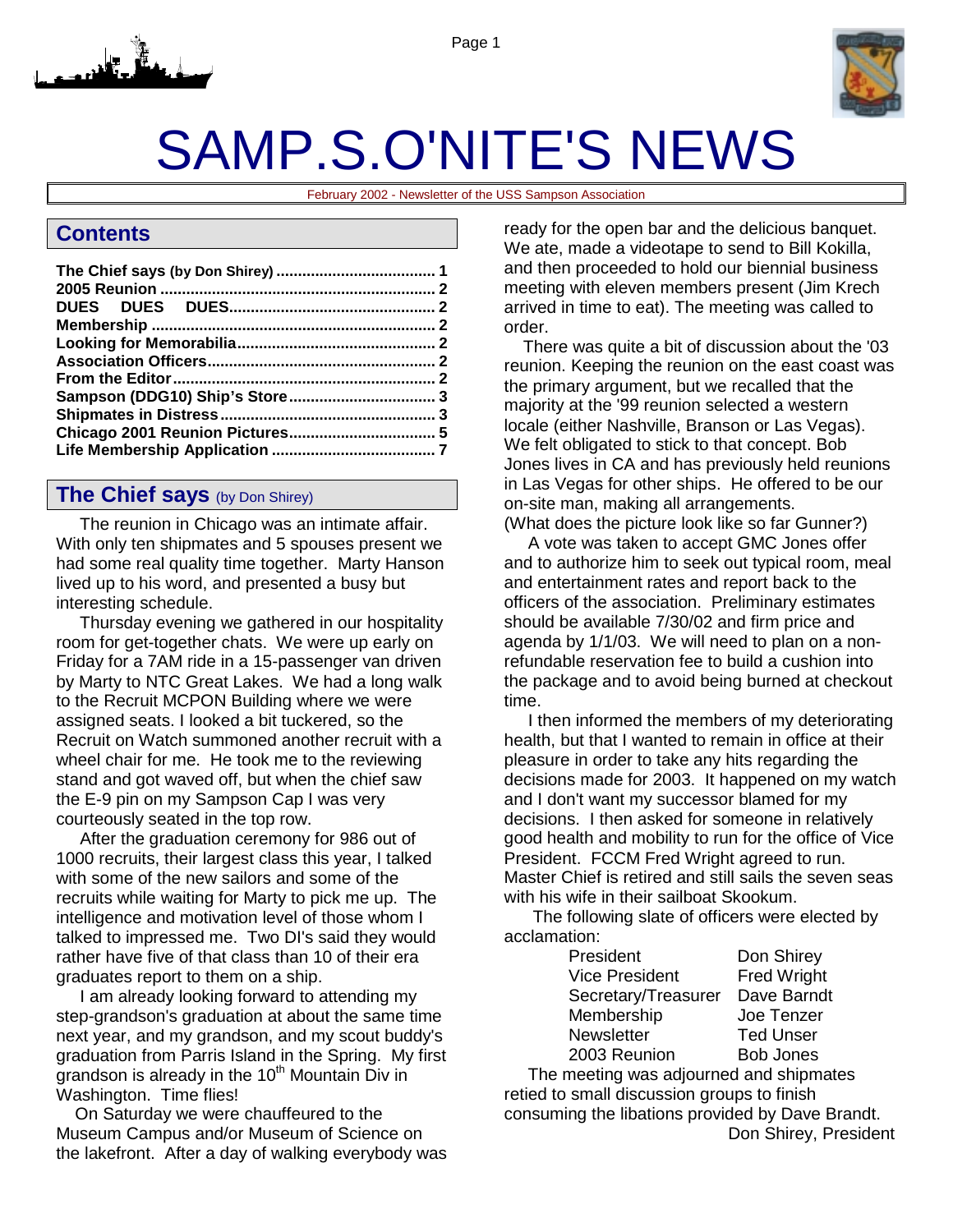## <span id="page-1-0"></span>**2005 Reunion**

 NOW is the time to tell us what you want for '05 Reunion and where and when you want it. Do you want to stick with the East Coast or go inland? Do you want one of the port cities or a laid back inland, small town? Do you want packaged entertainment, or can we just gather and do what comes naturally. Would you rather a guided tour or sit back and tell sea stories over a few cool ones. By 2005 many of us will be well into our seventies, and no matter how pretty our spouses may be, their endurance is fading, maybe not as fast as ourselves, but never the less, fading. Our pocket books are fading as fast as our hair too.

## **DUES DUES DUES**

Your dues are either:

Paid for 2002

or

You owe \$ .00

**Note:** The Sampson Association dues are the least expensive of any service organization that we are familiar with. We depend on prompt payment of your dues. (2 years advance accepted)

**Make check payable to:** 

 USS Sampson DDG10 Association **Send to:** 

 Dave Brandt One Ridge Lake Dr Manning, SC 29102-9512

## **Membership**

 Help us increase the size of our membership. Contact any old shipmates and see if they are interested in joining the association. If you have access to the internet, use that to search for old shipmates.

## **Looking for Memorabilia**

 Jerry Sawick is looking for a ships patch and a shoulder patch from the Sampson. If you can help him out, contact Jerry at:

> Jerry Sawick 1925 Gold Stripe San Andreas, CA 95249

## **Association Officers**

| <b>President</b>           | Don Shirey (64-68)<br>4865 Glen Ivy Lane #209<br>Roanoke, VA 24018-7711<br>☎ (580) 776-0808<br>dishirey@cox.net  |  |  |  |  |  |  |
|----------------------------|------------------------------------------------------------------------------------------------------------------|--|--|--|--|--|--|
| <b>Vice president</b>      | <b>Fred Wright</b><br>3221 Deer Park Dr<br>Virginia Beach, VA 23452<br>☎ (775) 340-2310                          |  |  |  |  |  |  |
| <b>Secretary/Treasurer</b> | Dave Brandt (65-70)<br>1 Ridge Lake Drive<br>Manning, SC 29102<br>☎ (803) 478-2617<br>drbrandt@ftc-inet          |  |  |  |  |  |  |
| <b>Membership</b>          | Joe Tenzer (61-62)<br>PO Box 1089<br>Darby, MT 59829<br>☎ (406) 821-1040<br>JTJHT@aol.com                        |  |  |  |  |  |  |
| <b>Reunion</b>             | <b>Bob Jones</b><br>36200-101 Paradise<br>Ranch Rd<br>RR1<br>Castaic, CA 91384<br>☎ (661) 295-0350               |  |  |  |  |  |  |
| <b>Newsletter</b>          | Ted Unser (64-67)<br>1941 Woodmont Court<br>Marietta, GA 30062<br>☎ (770) 977-3707<br>ted.unser@worldnet.att.net |  |  |  |  |  |  |

## **From the Editor**

 If there is information you would like included or excluded from the newsletter please let me know. I will try to accommodate and balance everyone's requests.

 Send or email any comments, articles, stories, or pictures to the address below:

> Ted Unser 1941 Woodmont Court Marietta, GA 30062 ■ (770) 977-3707 [ted.unser@worldnet.att.net](mailto:ted.unser@worldnet.att.net)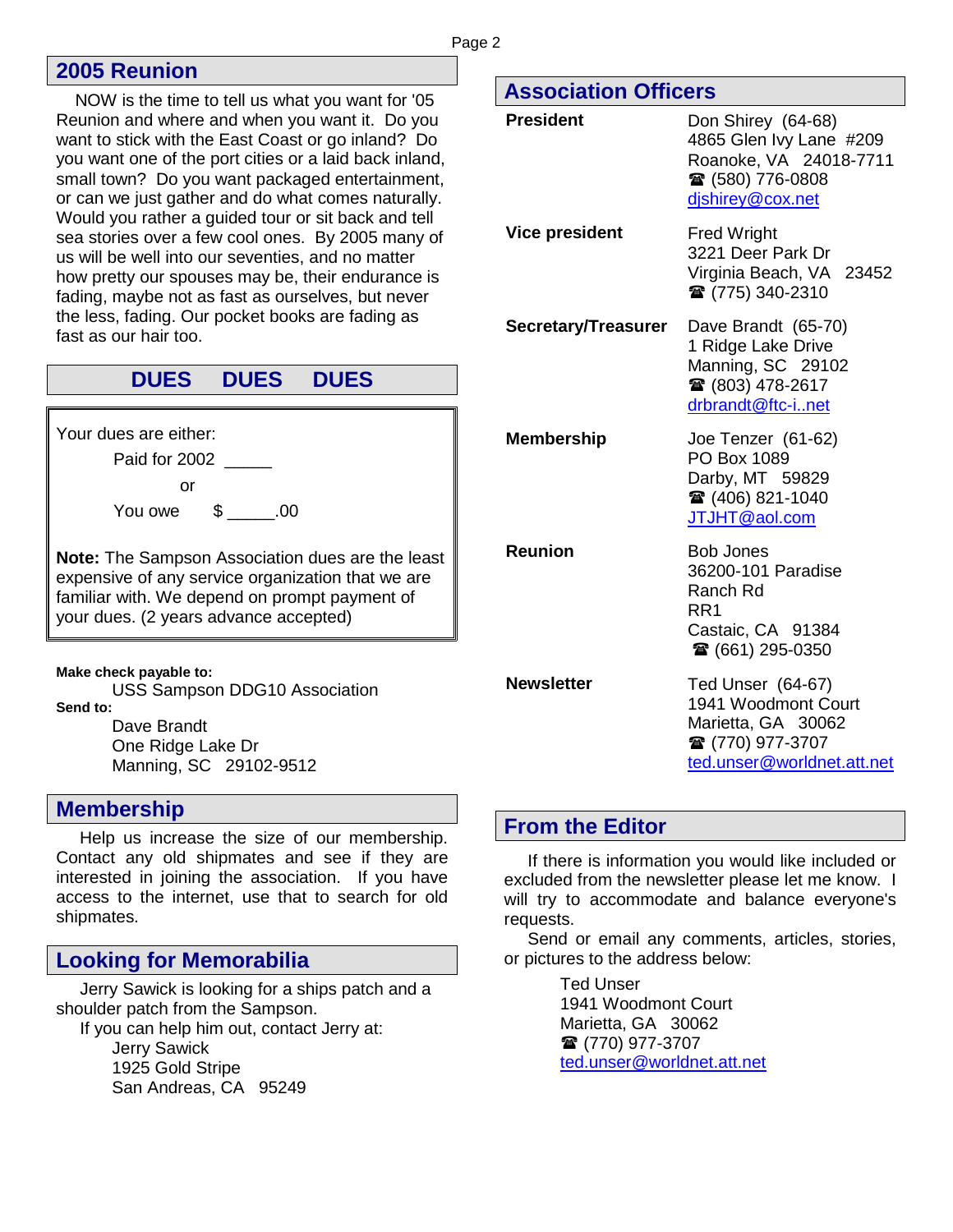## <span id="page-2-0"></span>**Sampson (DDG10) Ship's Store**

| Sampson ballcaps, black<br>(one size fits all)                      | \$8.50  |
|---------------------------------------------------------------------|---------|
| Tee Shirts, dark blue                                               | \$11.00 |
| (large and extra large)<br>Color photo of Sampson, $3^{1}/_{2}$ X 5 | \$1.00  |
| (no shipping charge)<br>Video of:                                   | \$8.00  |
| <b>Operations at Sea</b><br>Homecoming                              |         |
| Desert Storm<br>Decommissioning                                     |         |
| Ceremonies<br>Shipping for all items other than<br>pictures         | \$3.00  |

#### **Make check payable to:**

 USS Sampson DDG10 Association **Contact:** 

#### Dave Brandt

One Ridge Lake Dr Manning, SC 29102-9512  $\circ$  (803) 478-2617  [drbrandt@ftc-i.net](mailto:dr-bjbrandt@sumter.net) 

## **Shipmates in Distress**

#### **George Queen** (by Don Shirey)

 This is a brief note on BTCS George Queen. Does anyone know his whereabouts? He suffered a massive stroke about 3 or 4 years ago and went to a nursing home in NC? My wife kept in touch with Ima Jean, until last year. This year her card was returned "No Forwarding Address".

 If anyone has a lead on him or any other shipmate who is sick or in distress, please contact me for follow-up. We want to maintain the fellowship of our years in Sampson as long as we possibly can. It would be a shame for a shipmate to answer that last muster with the Supreme Commander without the support and prayers of his old shipmates.

#### **Bill Kokilla** (by Don Shirey)

Page 3

 I just got off the phone with Jan Kokilla. Bill is at home and his condition has stabilized. She has him under the care of a Doctor of Holistic Medicine and he is able to tolerate and receive nourishment from the natural medicines and food that is prescribed. She gets him out of the house once in a while, and he is alert.

 She reports that he was captivated and enchanted by the tape we sent him from the reunion. He apparently recognized each of us, John Tyran, Dave Brandt, Fred Wright and myself. His eyes follow our every gesture, tears well up and at times he tries to talk back to the tape.

 They do not own a VCR and cannot afford one. They played our tape on a borrowed machine until the owner taped over our segment. The shipmates who made the tape may have immeasurably contributed to the partial restoration of Bill's cognitive capabilities.

#### **NOW HEAR THIS**

 All hands from the 1966-68 era on Sampson are requested to send FTG1 Bill Kokilla, 2nd Div. Gun Plot, a short tape of greetings and reminiscences. Try talking in that era first and then offer a greeting in today's parlance. ALL HANDS are requested to keep Bill and Jan in their prayers. Thank you.

#### **Here is how you can help Bill Kokilla.**

 If anyone has an old VCR that they have replaced with a DVD, please consider sending it to Bill. His medications and special diet consumes the majority of their income, so the gift of a used VCR would be most appreciated.

 Call Jan Kokilla at 1-978-663-3377 to make the arrangements.

 Their address is: Bill Kokilla 20 Christina Ave. Bilerica, MA 01821-5522.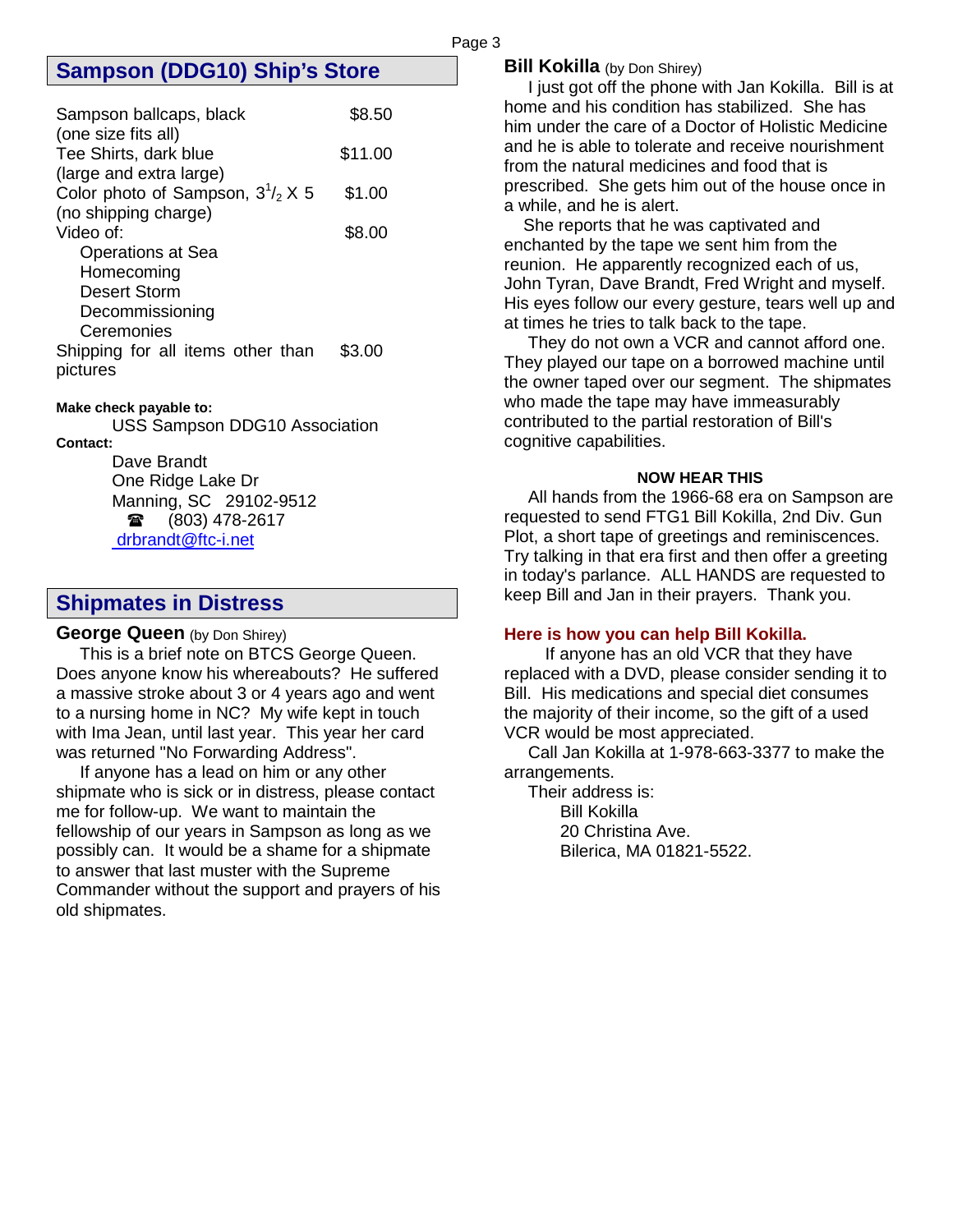#### Page 4

#### **Don Shirey** (by Don Shirey)

I have been to the VA almost weekly for various ailments:

- heart catherization to clear scar tissue from May 2000 stent
- colonostopy for polyps and diverticulosis
- visit with neurosurgeon for spinal stenosis (pinching nerves in back, causing neuropathy in legs and feet)
- left knee falls out of sync causing stumbles.

 I need a cane almost all the time now. I have filled claims for increased VA Comp, but don't know if I'll get any more. I am 80% + Unemployability allowance for nominal 100%. I need and want full 100% to ensure care for all of my non-service disabilities and eventual financial benefit for my wife.

#### **Here is how you can help Don Shirey. SPECIAL REQUEST MAST**

 If you have not already done so please write your Congressman and two Senators, as well as the President of US, Speaker of the House, and Senate Whip, now before congress reconvenes in the 108th session. Remind them that this is an election year and urge them to express their concern to the Speaker, Whip and Budget Committee who are personally responsible for not funding this in the 2002 budget despite overwhelming House and Senate support and endorsement, and to immediately provide funds in the 2003 budget the recently passed, but unfunded, legislation to allow military retiree's to concurrently receive full Military Retired pay and VA Disability Comp.

 I have forfeited over \$240,000 since August '71. Then 10% was \$37 a month, but now 100% is \$2037 a month. I would like to receive a full paycheck from the Navy before I die. I don't want my son, a disabled USN retiree to say " *He was just like his dad a private in the USA Medical Corps of WW I AEF in France who died in 1975 of lung cancer from gassing, and like his uncle a private in the USMC who died in 1962 of disabilities from injuries in Philippines during Spanish-American War, both of whom spent a life time of pain waiting for an expression of gratitude from their "ever grateful government*"".

Thanks for your help.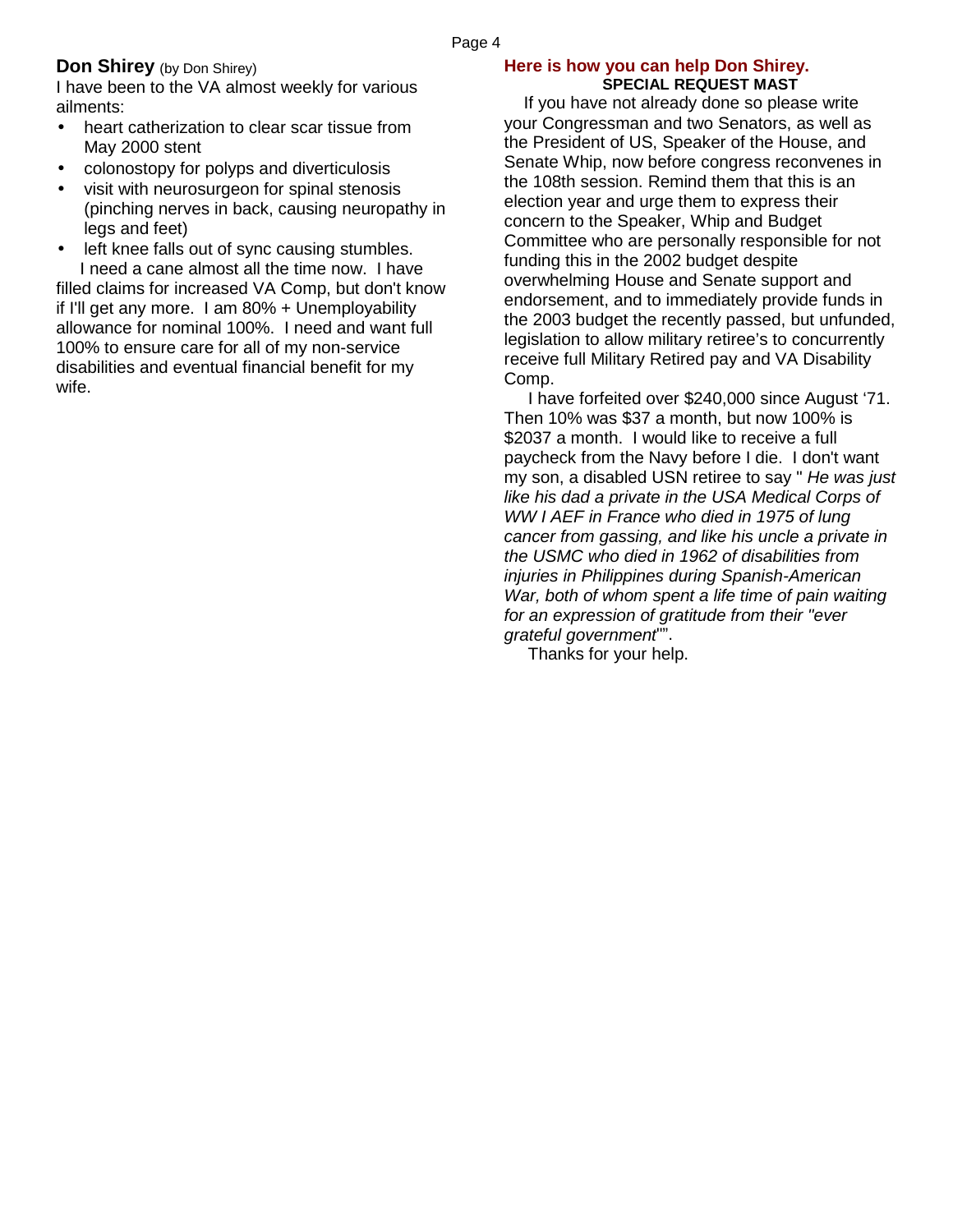Page 5

## **Chicago 2001 Reunion Pictures**

<span id="page-4-0"></span>

Don and Teresa Stevenson Susan and James Turner





Kirk and Grace Anderson **Figure 2018** Fred and Betty Wright







Connie and Frank Valenza, Tom Sawick Carol Jones, Bob Jones, and Don Shirey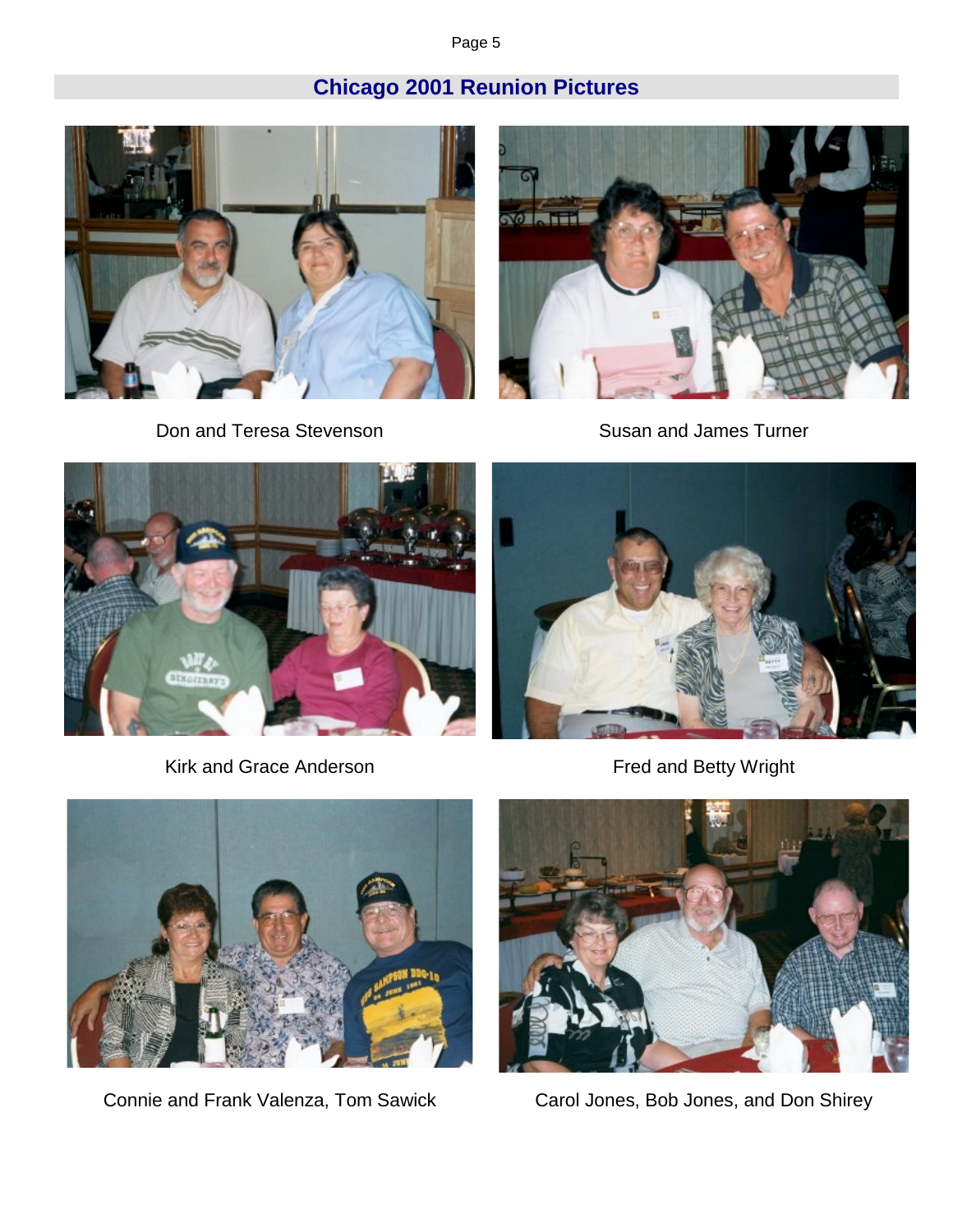



(Top row, left to right) Marty Hanson, Joe Tenzer, Fred Wright, Jim Krech, Frank Valenza, Bob Jones, John Tyran

(Bottom row, left to right) Don Stevenson, James Turner, Kirk Anderson, Dave Brandt, Don Shirey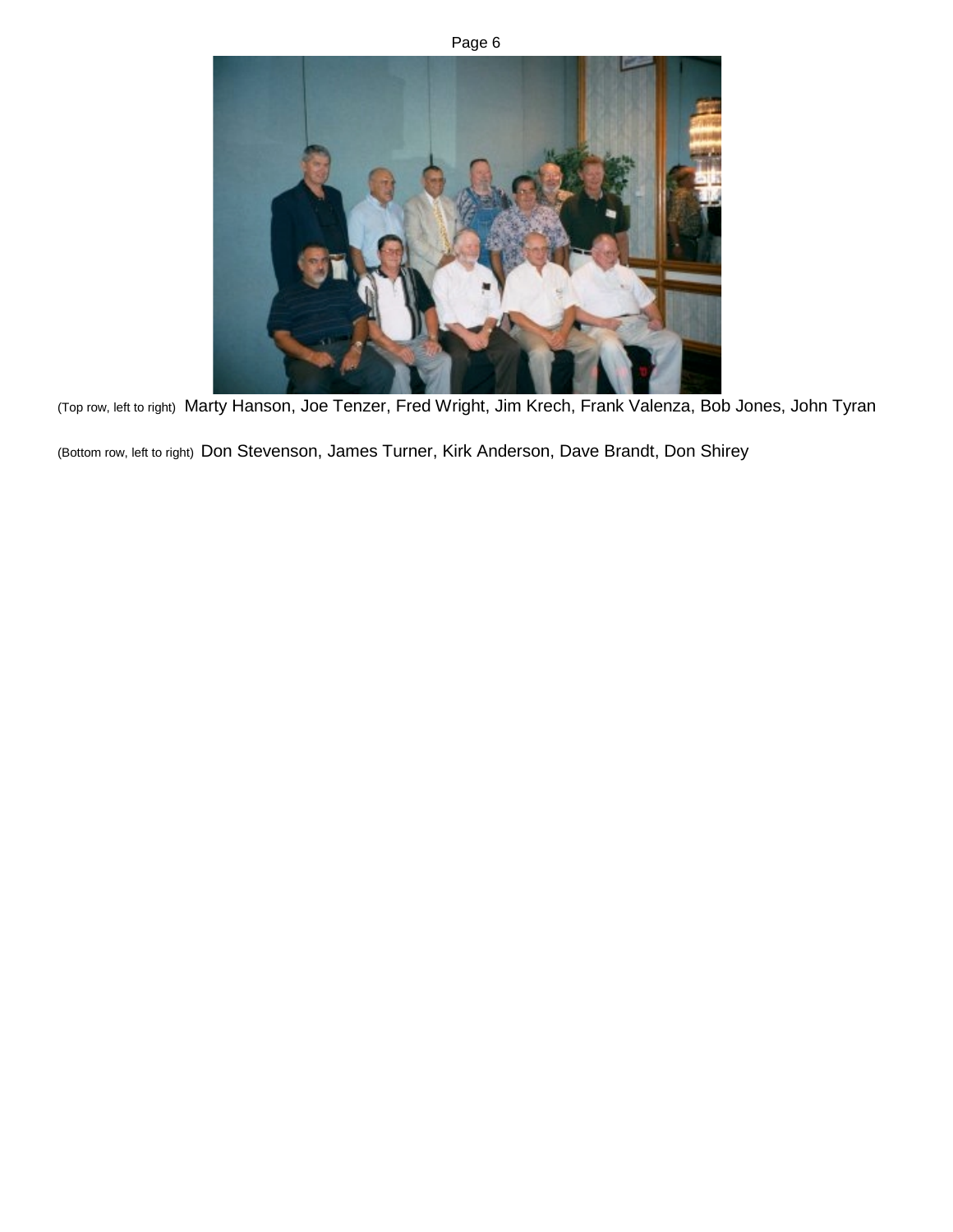Page 7

## **Life Membership Application**

## LIFE MEMBERSHIP APPLICATION **USS SAMPSON ASSOCIATION**

<span id="page-6-0"></span>

| <b>Personal Information</b>                                |                                 |                                              |                                  | Date:                                            |                                |
|------------------------------------------------------------|---------------------------------|----------------------------------------------|----------------------------------|--------------------------------------------------|--------------------------------|
| (Last Name)                                                |                                 | (First Name, MI)                             |                                  | (Spouse Name)                                    |                                |
| (Address)                                                  |                                 |                                              |                                  |                                                  |                                |
| (City)                                                     |                                 |                                              | (ST)                             | $(ZIP +4)$                                       |                                |
| (E-Mail Address)                                           |                                 | (Web Site)                                   |                                  | (Birth Date)                                     |                                |
| Division                                                   | Rank/Rate                       |                                              | Yrs on Bd                        | <b>Plank Ownner</b>                              |                                |
| Service                                                    | Retired                         |                                              | Age                              | <b>Highest Rank</b>                              |                                |
|                                                            |                                 | LIFE Membership is based on your age and is: |                                  |                                                  |                                |
| <b>AGE GROUP</b><br>29 and Younger<br>30 to 34<br>35 to 39 | FEE.<br>\$295<br>\$265<br>\$235 | 40 to 44<br>45 to 49<br>50 to 54<br>55 to 59 | \$210<br>\$180<br>\$160<br>\$140 | 60 to 64<br>65 to 69<br>70 to 74<br>75 and older | \$120<br>\$105<br>\$80<br>\$50 |

NOTE: 1. You may pay the full life membership fee in one payment or in ten equal monthly installments. If you prefer to pay monthly, you should send an initial installment of one tenth of the total fee for your age group with this application. We will enter your life membership and send you your membership card. You will be expected to forward balance of monthly payments. in a timely manner. Your certificate will be forwarded upon receipt of final payment. In the event a member paying on the installment plan finds that he can not continue to make monthly payments, all monies previously paid will be credited to paoid up annual dues, currently \$10.00.

NOTE 2. Any dues currently paid in advance may be applied to reduce the fee for your age grroup

NOTE 3. Please return to Dave Brandt, Secretary, USS SAMPSON ASSOCIATION, 1 Ridge Lake Drive, **Manning SC 29102-9512**